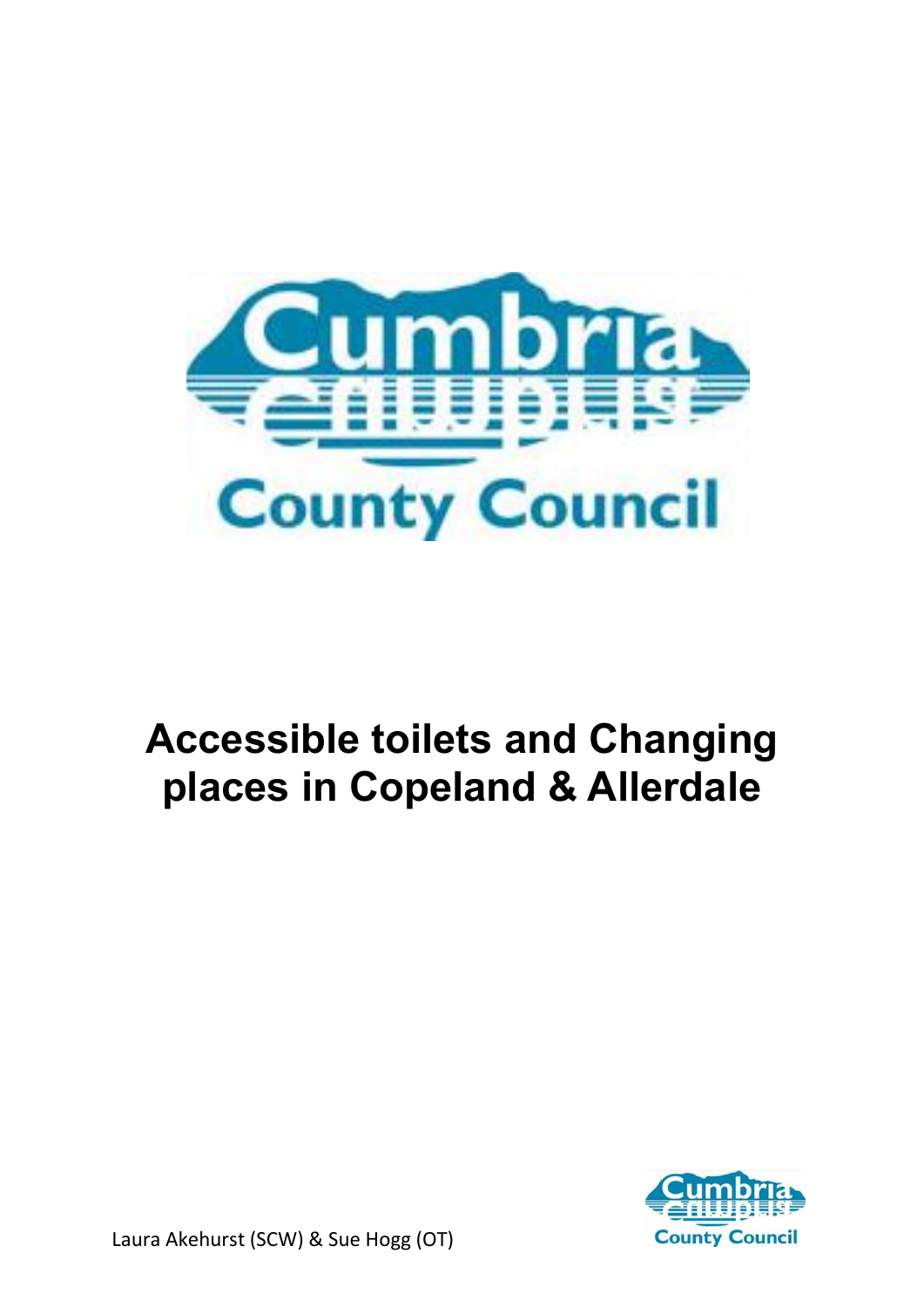Key

 $=$  Hoisting Facilities

= Disabled Toilet

= Changing Bed/Table

A RADAR Key (sometimes called an NKS Key) is a large, silver-coloured skeleton key that opens more than 10,000 locked, disabled toilets in the UK.

RADAR keys can be purchased at

A large range of outlets including Disability Rights UK and the Blue Badge Company and if you are a disabled person you should be able to buy the key VAT free. RADAR keys cost about £4.50, but some local authorities do give them away free of charge.

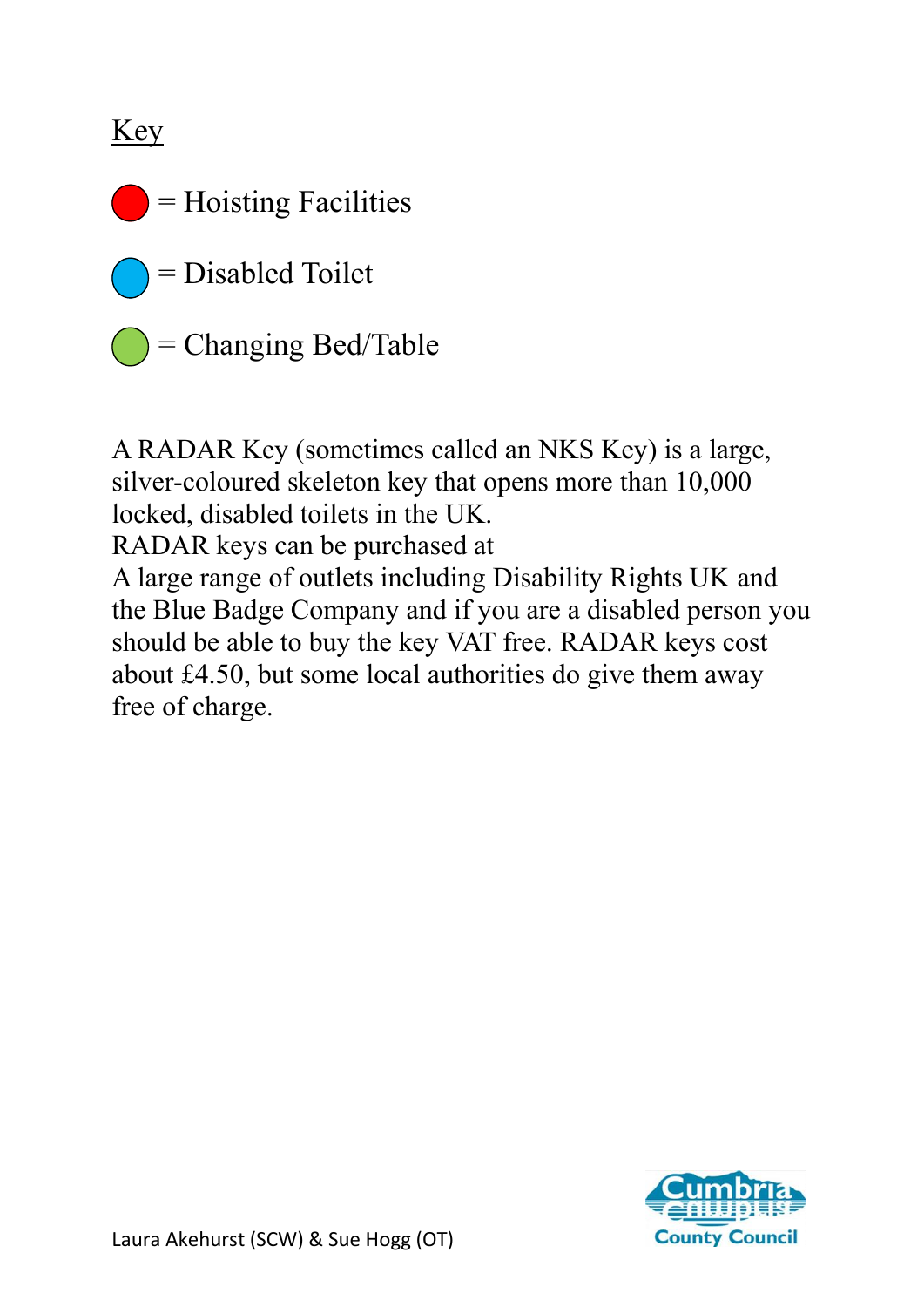## **Allerdale Area**

#### **ASDA Superstore**

Dunmail Park Shopping Centre Workington CA14 1NQ Tel: 01900 607720 Monday– Friday open 7am– 11pm Saturday 7am– 10pm Sunday 11am-5pm



White grab rails x 4, Drop down Rail, Lower wash hand basin, lower hand dryer, lever taps 18.5" High toilet.

> **Tesco Superstore** New Bridge Road Workington CA14 3YG Tel: 0345 677 9737 Monday– Saturday open 6am– 12am Sunday– 10am– 4pm



Situated within the Ladies/Men's Toilet. Blue grab rails x 2, drop down rail, Lower Wash hand basin, lower dryer and 18" high toilet

> **Tesco Superstore** New Bridge Road Workington CA14 3YG Tel: 0345 677 9737 Monday– Saturday open 6am– 12am Sunday– 10am– 4pm



Located at the back of the store on the left past the tills, RADAR Key required. Changing places with Full size changing table with sides, 'U' Track ceiling track hoist with loop system which can hoist onto toilet or onto bed, Dignity screen, 19" high toilet, blue toilet seat, 2x drop down rails, 2x grab rails, reduced height shelves, wash hand basin, dryer and toilet roll holder. Disabled assistance bell.

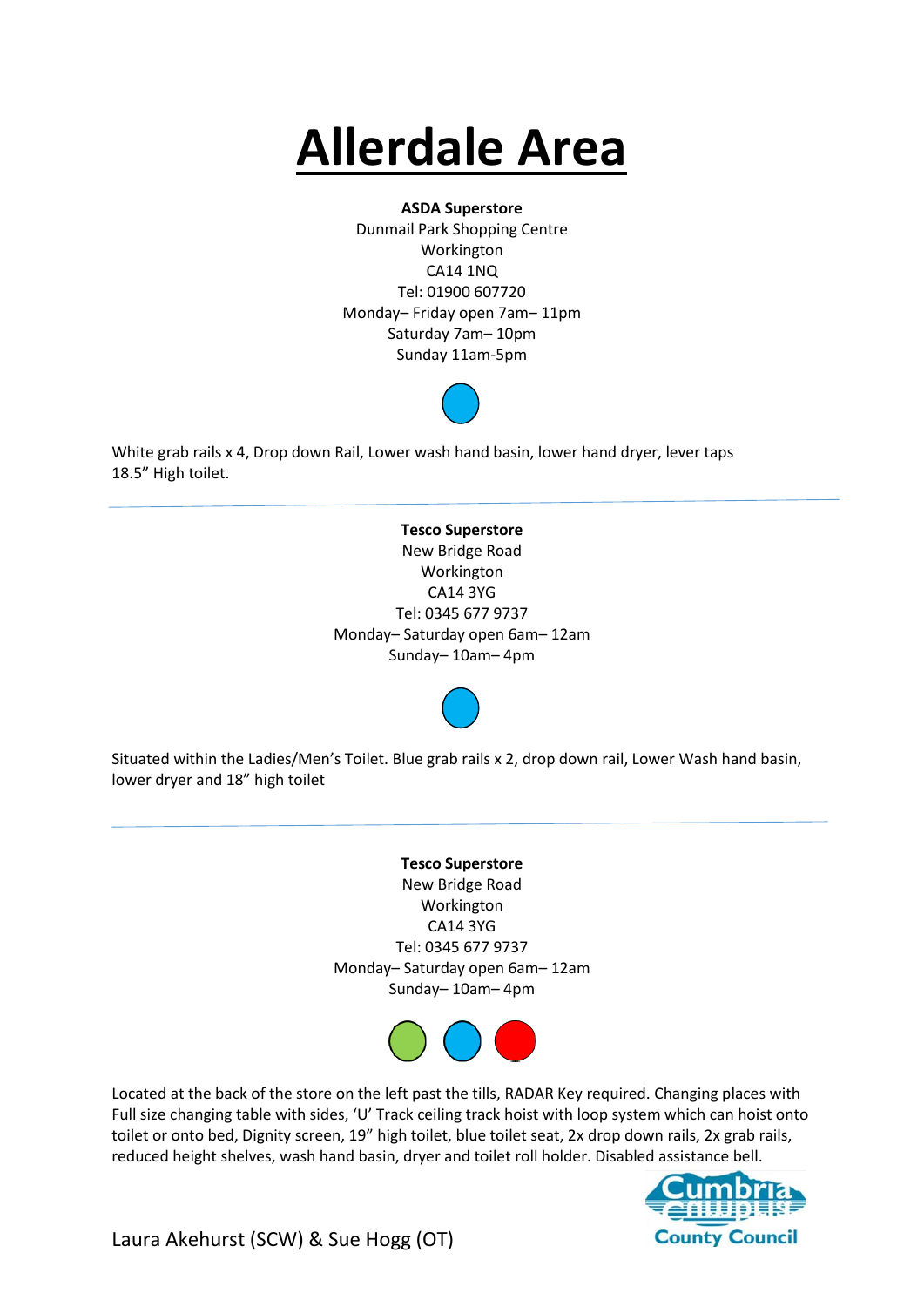



Green grab rails x 2, drop down rail, 19" high toilet with spatulate flush, lower wash hand basin, lower dryer and lever taps.

> **Age UK** Bradbury Independent Living Centre Oxford Street Workington CA14 2AL Tel: 01900 844670 Monday– Friday– 9am-4:30pm Saturday & Sunday– Closed



3x Blue grab rail, Blue drop down rails, lower wash hand basin, lower dryer. Childs Changing table and Clos-O-Mat toilet.

> **Debenhams** 4 Risman Place Workington CA14 3DU Tel: 0344 800 8877 Monday– Saturday open: 9am-5:30pm Sunday: 10am– 4pm



Located on the 3<sup>rd</sup> floor, there is lift access, 18" high toilet, Lower wash hand basin and dryer, 2x grab rails and drop down rail.

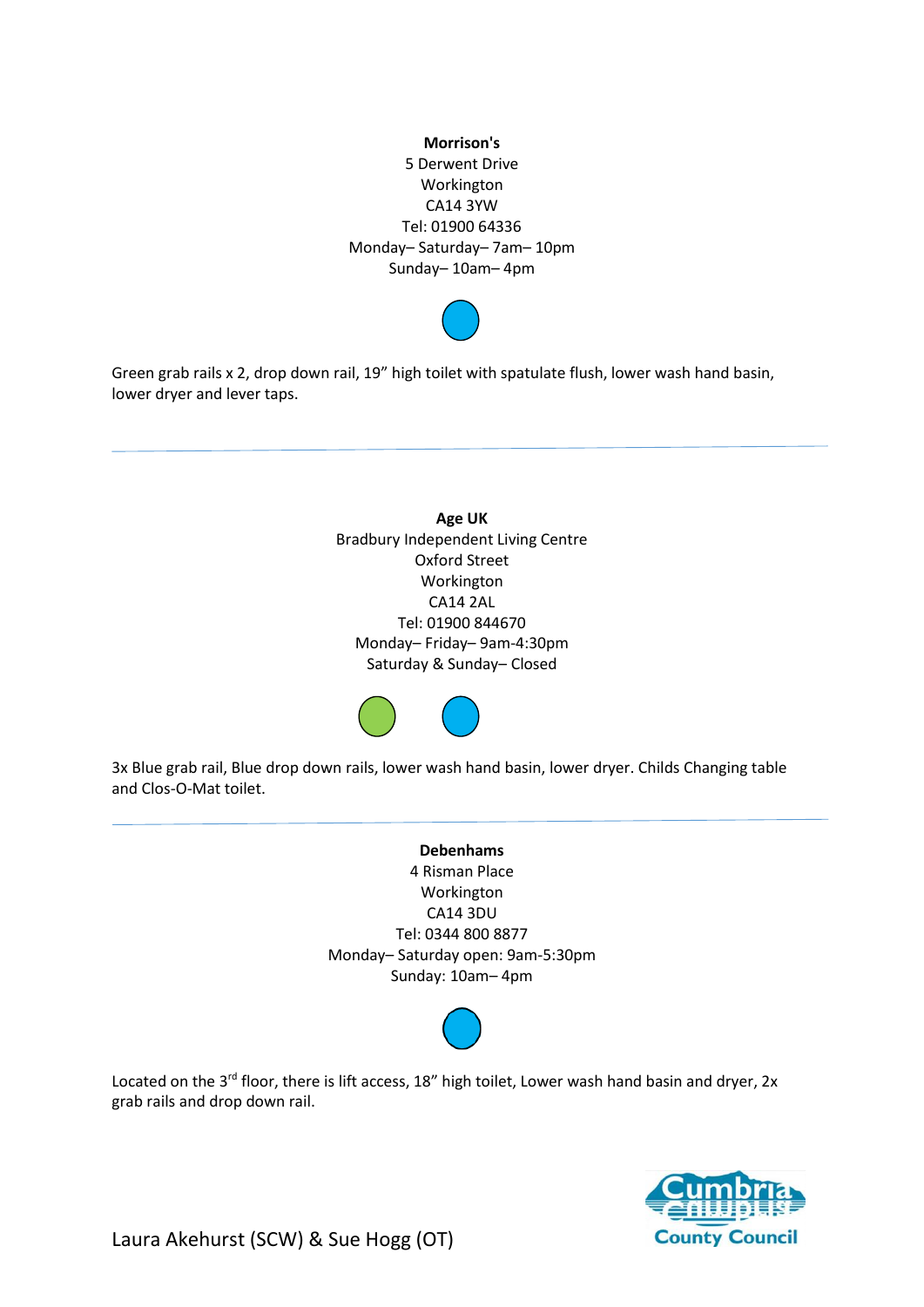**Workington Leisure Centre** Griffin Street Workington CA14 2DX Tel: 01900 878718 Monday to Friday: 6am- 10pm Saturday & Sunday: 8am- 5pm



Level access shower is available for use for £2.Must be pre booked 30 minutes before 2 Disabled toilets, with grab rails, drop down rail, lower wash hand basin and dryer 18"high toilet.

> **The Wave centre Maryport** Irish Street Maryport CA15 8AD Tel: 01900 811450 Monday– Friday open: 10:30am- 5pm Saturday & Sunday: 9:30am–5pm



Higher toilet, Grab rails, Lower wash and basin and dryer

**Lidl** Curzon Street Maryport CA14 6DA Tel: 0800 977 7766 Monday– Saturday open: 8am- 10pm Sunday: 11am—5pm

Higher toilet, drop down rails, grab rails and lower wash hand basin and dryer

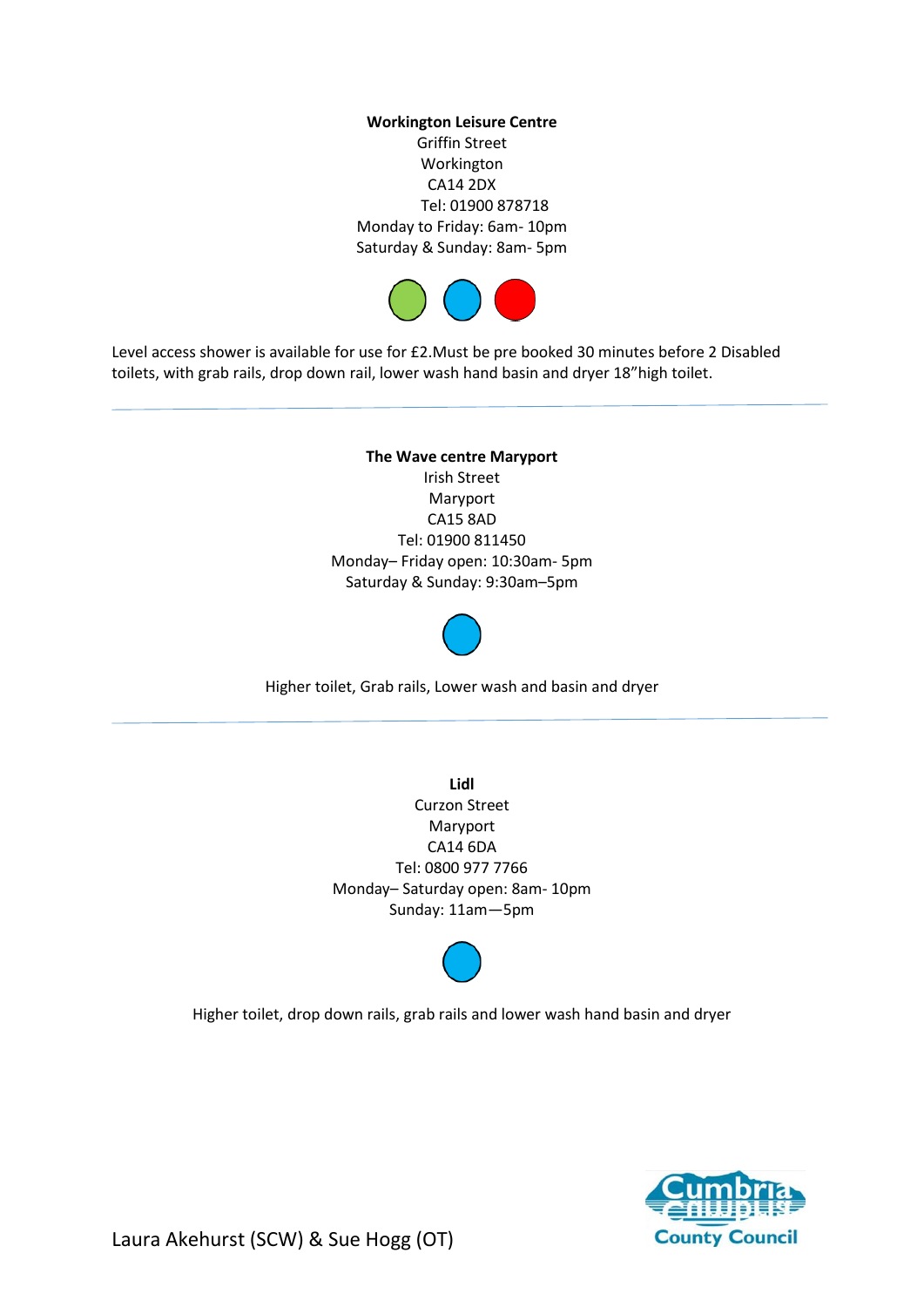**Public Toilets– Maryport** Irish Street Maryport Tel: 0303 123 1702 Monday- Friday: 9am- 5pm



RADAR Key Required Higher toilet, Lower wash hand basin and dryer

> **Maryport Aquarium** South Quay, Maryport CA15 8AB Tel: 01900 817760 Open every day 10am-5pm



Automatic light on entry, Drop down rail, 2 x grab rails, lower wash hand basin and hand towel dispenser and a toilet height of 17".

> **Cockermouth Public Toilets** 89 Main Street **Cockermouth** CA13 9JS Tel: 0303 123 1702 Open: 24 Hours per day

20 pence to gain access Drop down rail x 1, 18" high toilet and lower wash hand basin and dryer outside the toilet.

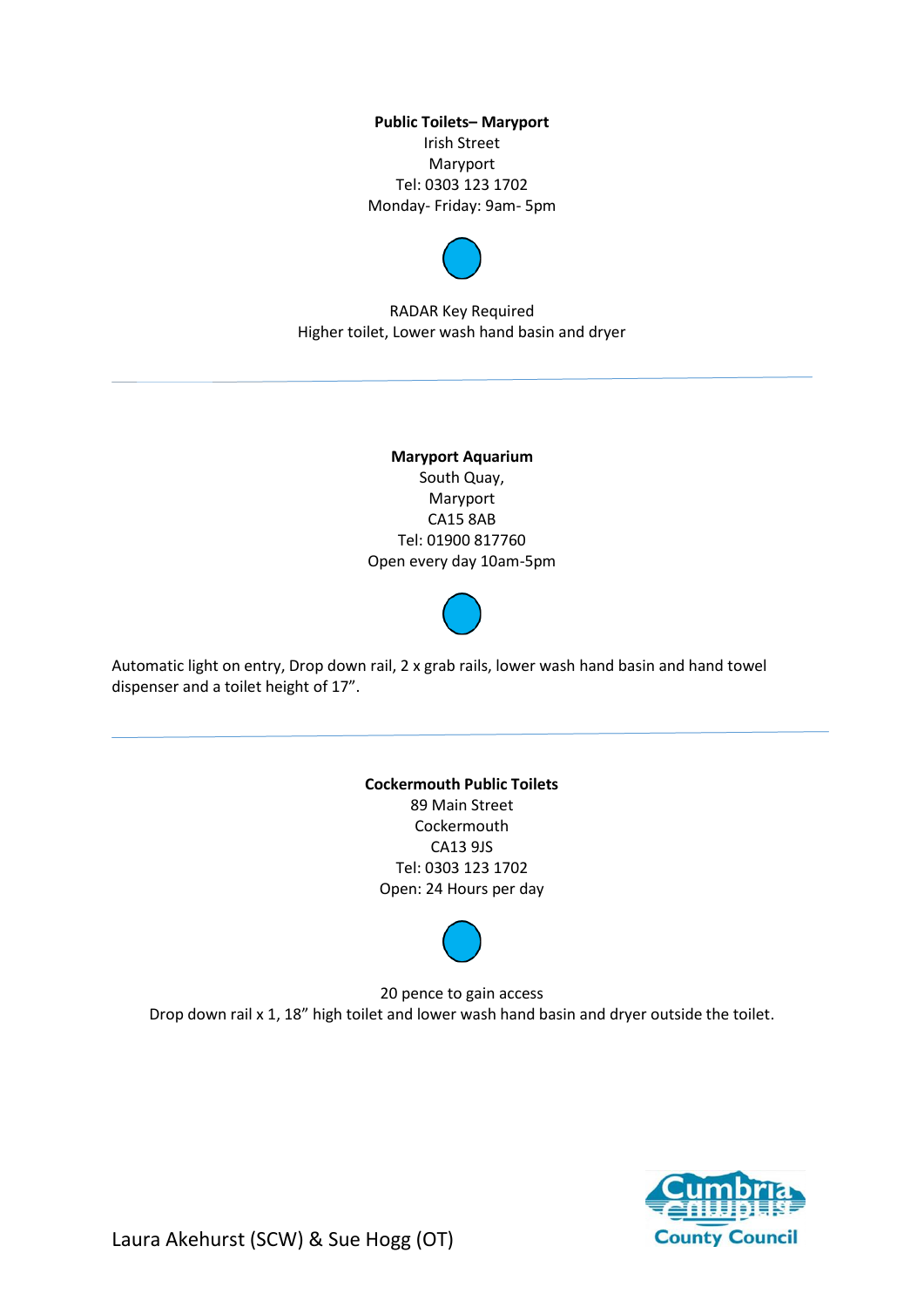**Cockermouth Public Toilets** 2 Market Street Cockermouth CA13 9NJ Tel: 0303 123 1702 Open: 24 Hours per day



20 pence to gain access Ramped access with handrails up to the toilet,

> **Lakes Home Centre** Low Road **Cockermouth** CA13 0HH Tel: 01900 827282 Monday- Friday: 9am-6pm Saturday: 9am- 5:30pm Sunday: 10:30am- 4:30pm

19" high toilet, 2 x 18" grab rails, drop down rail and reduced height wash hand basin and dryer.

**Sainsbury's Cockermouth** Station Road **Cockermouth** CA13 9RS Tel: 01900 825694 Monday- Thursday: 7:30am- 9pm Friday & Saturday: 7am-9pm Sunday: 11am-5pm

Reduced height wash hand basin and dryer, 1x blue drop down rail, 2 x Grab rails 1 white and 1 blue and an 18" high toilet.

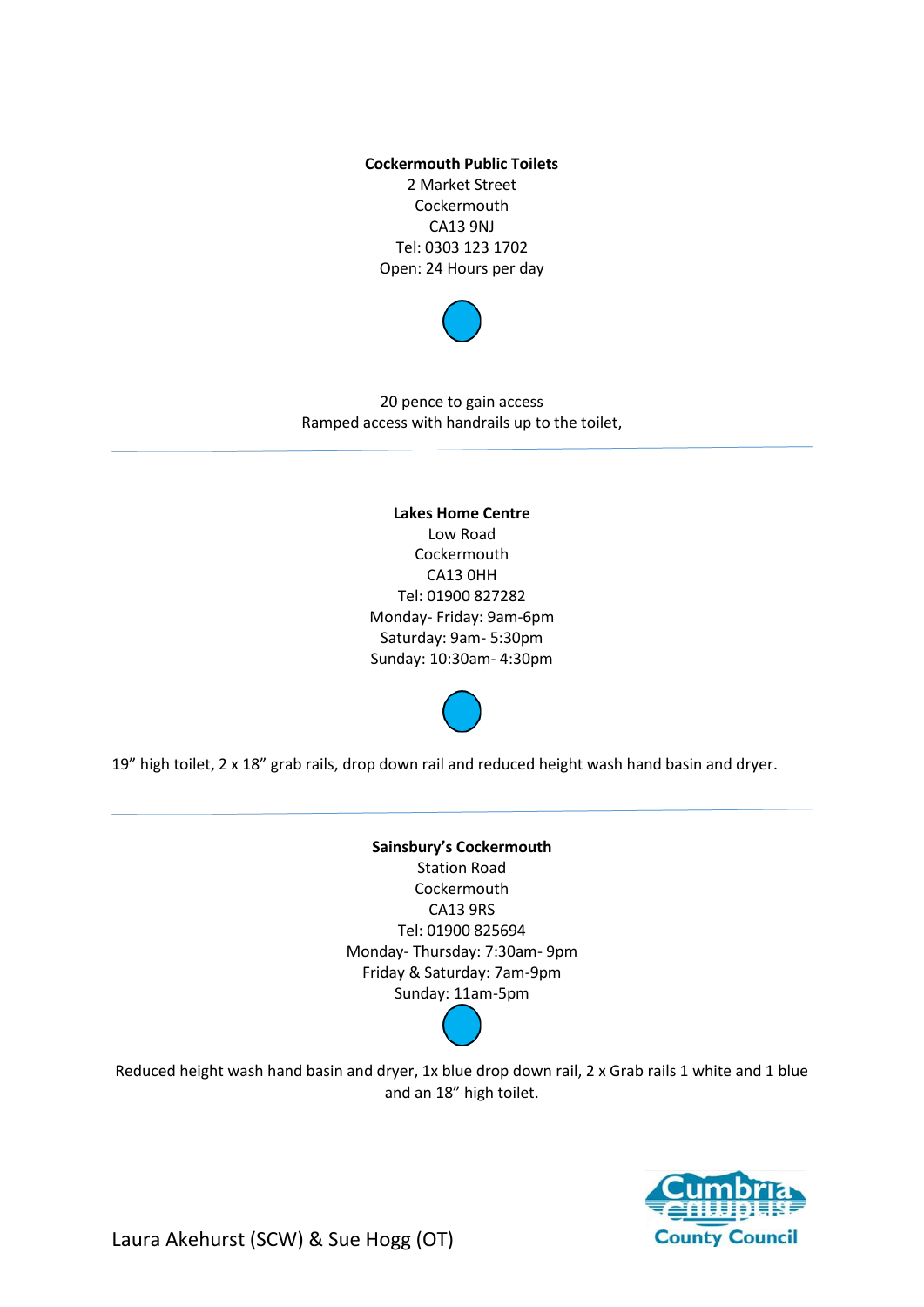**Bell Close Car Park- Keswick** 16 Main Street Keswick CA12 5JD Tel: 0303 123 1702 Open 24 Hours per day



RADAR Key or 40 pence

Electronic push button door lock, lower height wash hand basin and dryer. Blue drop down rail, 2 x blue grab rails, blue toilet seat and a 19"high toilet.

> **Lakeside Car Park- Keswick**  30A Lake Road Keswick CA12 5DG Tel: 0303 123 1702 Open 24 hours per day



RADAR Key or 40 Pence

Reduced height wash hand basin and hand dryer. 1 white drop down rail, 3 white grab rails and a 17" high toilet.

### **Booths Keswick**

Tithebarn Street Keswick CA12 5EA Tel: 017687 73518 Monday- Saturday: 7am- 10pm Sunday: 10am- 4pm



Reduced height wash hand basin and hand dryer. 1 Drop down rail, 3 grab rails and an 18" high toilet.

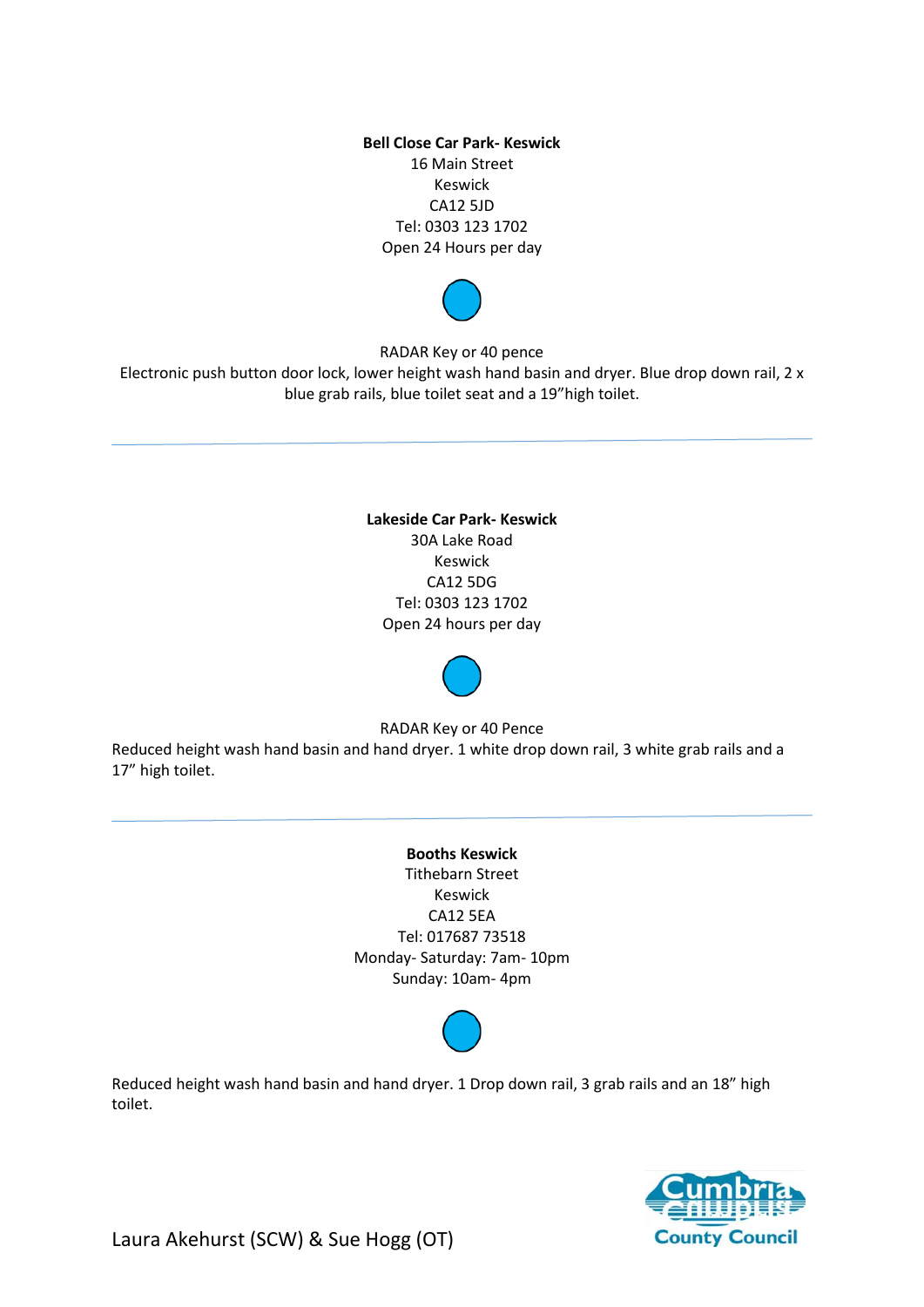**Sea View- Silloth** Criffel Street Silloth Tel: 0303 123 1702

Open 24hours with use of RADAR Key Summer opening 8.45am to 6.30pm approximately Winter opening 8.45am to 4.55pm approximately Closed Christmas Day. Open New Year's Day



Reduced height wash hand basin, 4 x Blue Grab rails, 1 x Blue drop down rail, 17" height toilet No hand drying facilities

> **The Green**  Silloth Tel: 0303 123 1702

Summer opening 9.10am to 5.50pm approximately Winter opening 9.10am to 4.50pm approximately



18" High toilet, 1 x Blue drop down rail, 4 x Blue grab rails, reduced height wash hand basin & reduced height hand dryer.

> **The Market Hall** Church Street Wigton CA7 9AA Tel: 0303 123 1702



RADAR Key required, 18.5" high toilet, Blue toilet seat, 4 x Blue grab rails, 1x Blue drop down rail, reduced height wash hand basin and hand dryer.

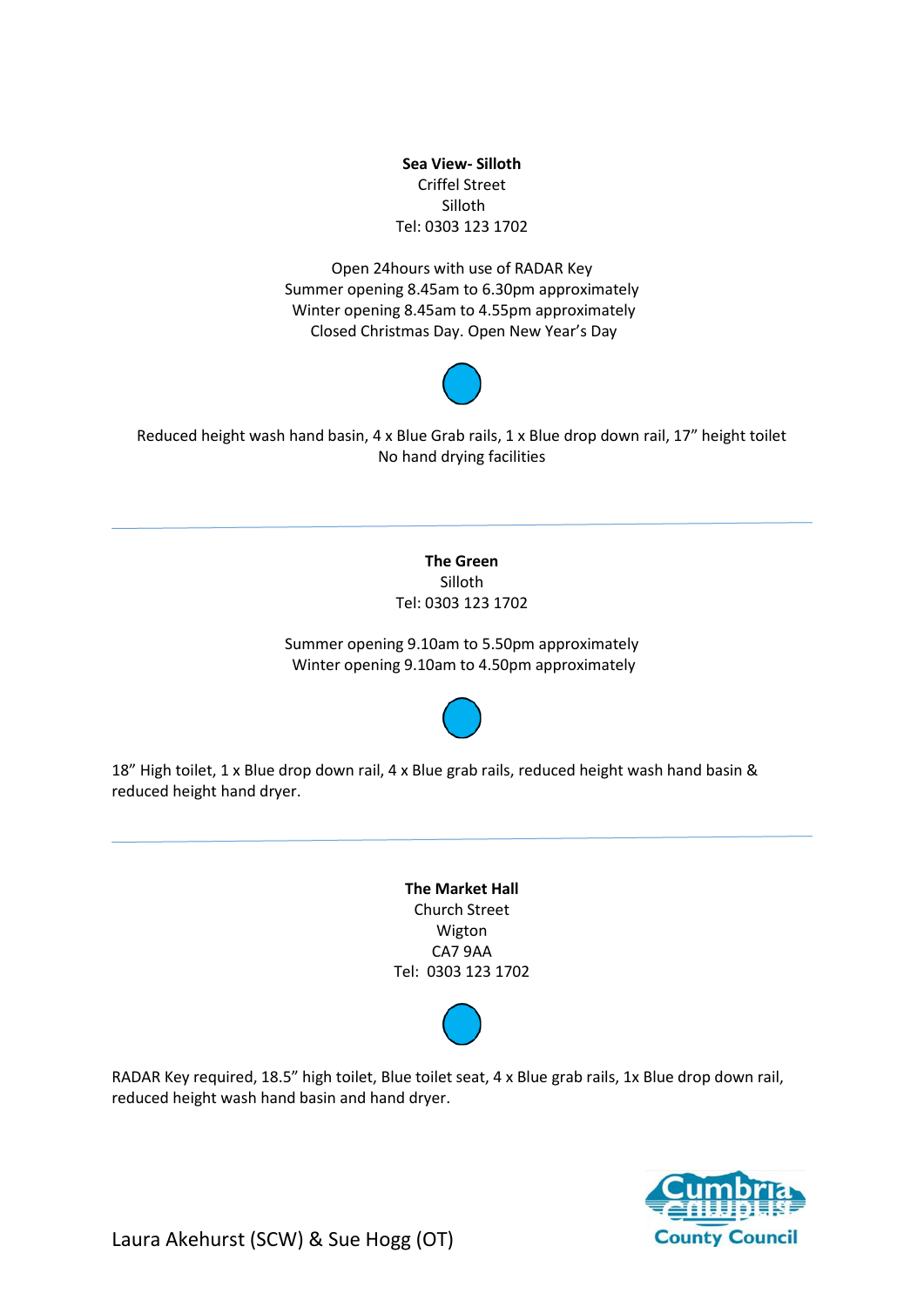**Lidl** Eastley Terrace Wigton CA7 9HG

#### **No toileting facilities**

**Aspatria** 

St Mungos Park Tel: 0303 123 1702

CLOSED **No Disabled facilities** 

**Queen Street** Aspatria Tel: 0303 123 1702

**No Disabled facilities Male and Female toilet only** 

> **Allonby** West Green Allonby CA15 6PG Tel: 0303 123 1702

**No Disabled facilities Male and Female toilet only** 

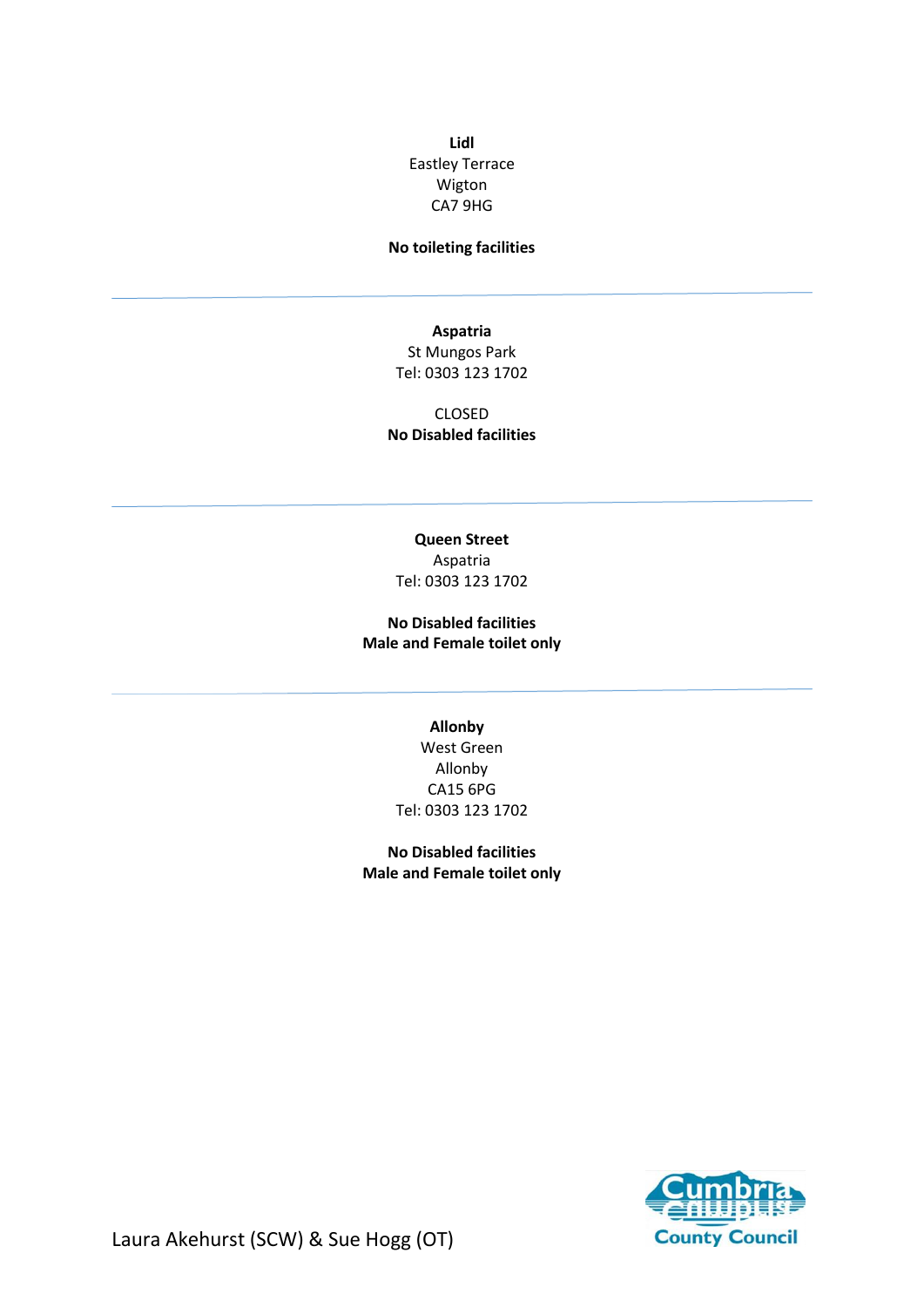# **Copeland Area**

#### **The Solway Hall**

Whitehaven Civic Hall Lowther Street Whitehaven CA28 7SH Tel: (01946) 506400 Monday- Saturday open 9am- 5pm



Stairlift, 19" high toilet, 28" wash hand basin various grab rails and emergency alarm system.

**Whitehaven Library** Lowther Street Whitehaven CA28 7QZ Tel: (01946) 506400 Monday – Friday open: 9am- 5pm Saturday open: 9am- 4pm Sunday open: 12pm- 4pm



Disabled 19" high toilet, 29" high wash hand basin and various grab rails.

**Whitehaven Sports Centre** Flat Walks Whitehaven CA28 7RJ Tel: (01946) 695666 Monday- Friday open: 6:30am- 10pm Saturday open: 8:30am- 6pm Sunday open: 8:30am- 10pm



Wet floor shower with wall mounted shower seat and grab rails in situ. 19" high toilet with 34" high wash hand basin, various grab rails. Disabled toilet on ground floor has 16" high toilet, 28" high wash hand basin there is a lift and is wheelchair accessible.

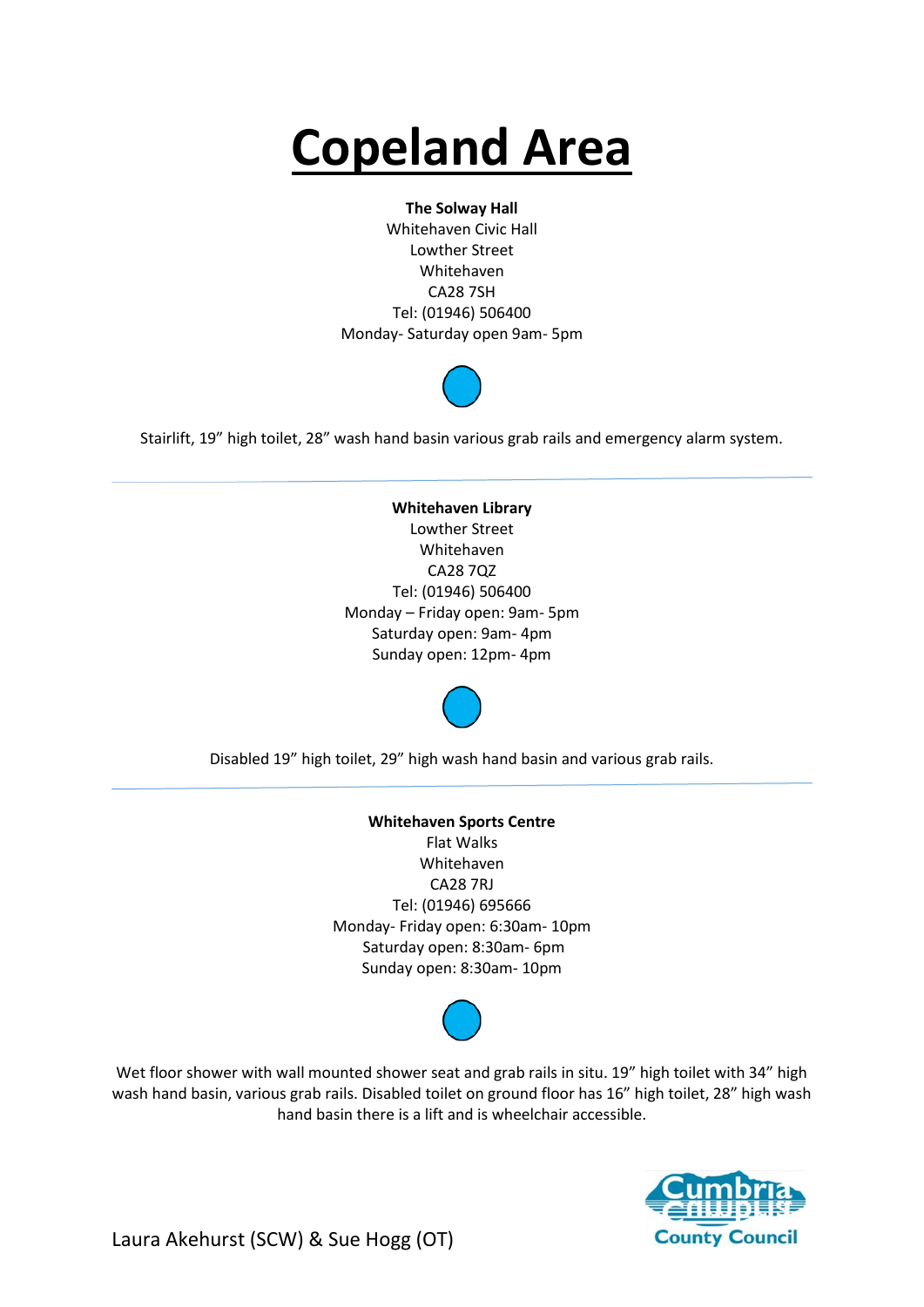**Morrison's Whitehaven** Flatt Walks Whitehaven CA28 7RJ Tel: (01946) 599218 Monday- Saturday open: 7am- 10pm Sunday open: 10am- 4pm



18.5" High toilet, 28" high wash hand basin and various grab rails. **9am-10am on a Saturday is Autism Hour** 

> **Brewers Fayre** Howgate Whitehaven CA28 6PL Tel: (01946) 66286 Monday- Saturday open: 12pm- 11pm Sunday open: 12pm- 10:30pm



17" high toilet, 2x grab rails, 1 drop down rail and a 31" high wash hand basin. Also has a hearing induction loop in situ.

> **Premier Inn** Howgate Whitehaven CA28 6PL Tel: 0871 527 9160 Open 24 Hours



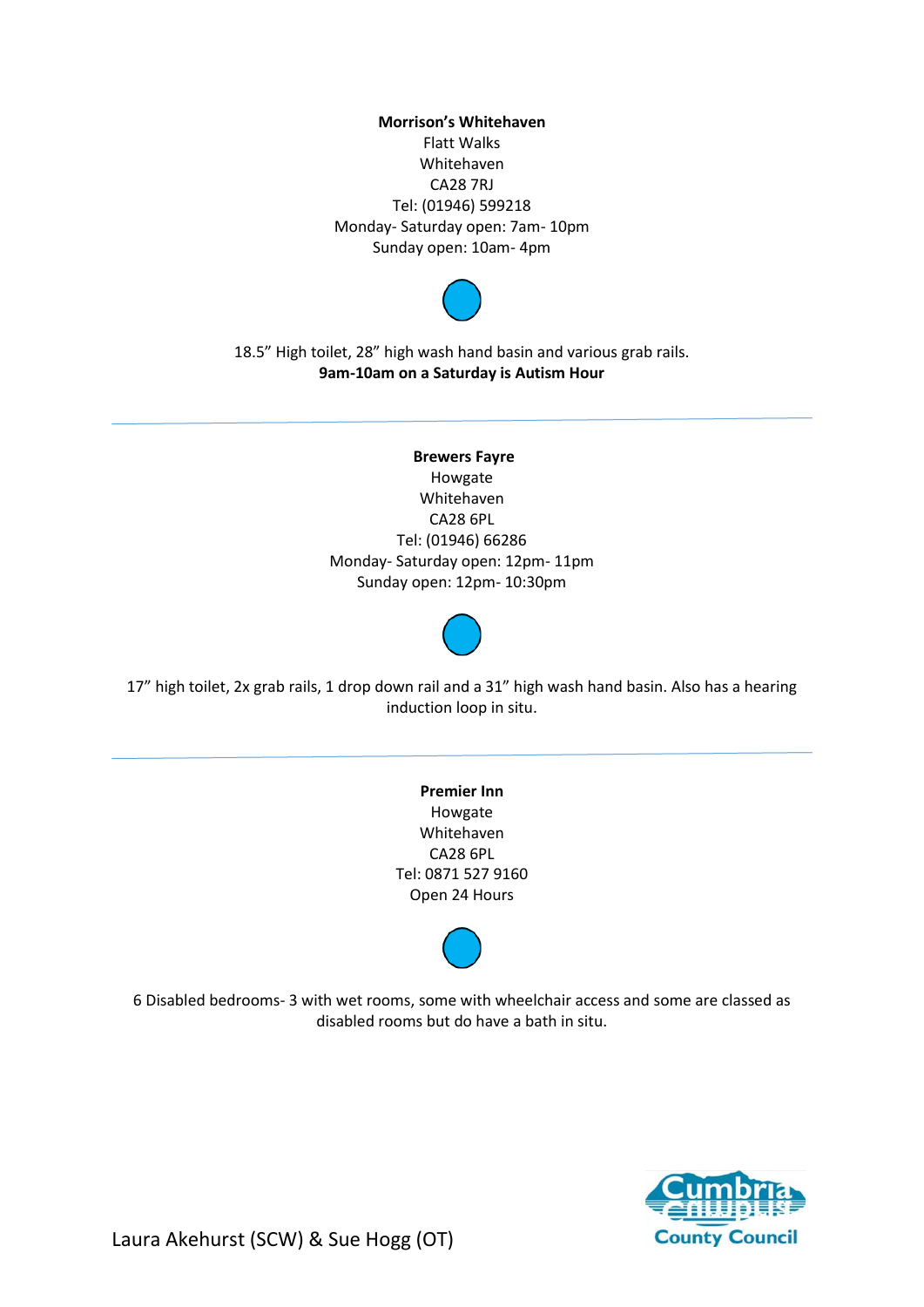**Copeland Pool**  Cleator Moor Road Whitehaven CA28 8RW Tel: (01946) 696049 Monday- Friday open: 6am- 10pm Saturday open: 9am- 5pm Sunday open: 9am- 6:30pm



Disabled toilet with grab rails and drop down rails. 19" high toilet, wet floor shower with rails. Wheeled shower seat, drop down shower seat and full size changing table. Ceiling track hoist and pool side hoist. Part of the changing places scheme.

> **Train Station- Whitehaven** Station Approach Whitehaven CA28 8AX Tel: 0808 156 1606 Monday- Saturday open: 6:15am- 5pm Sunday: Closed



18" High toilet, 29" wash hand basin and emergency alarm system

**Tesco Whitehaven**  Bransty Row Whitehaven CA28 7XY Tel: 0345 677 9716 Monday- Saturday open: 6am-12pm Sunday open: 10am- 4pm



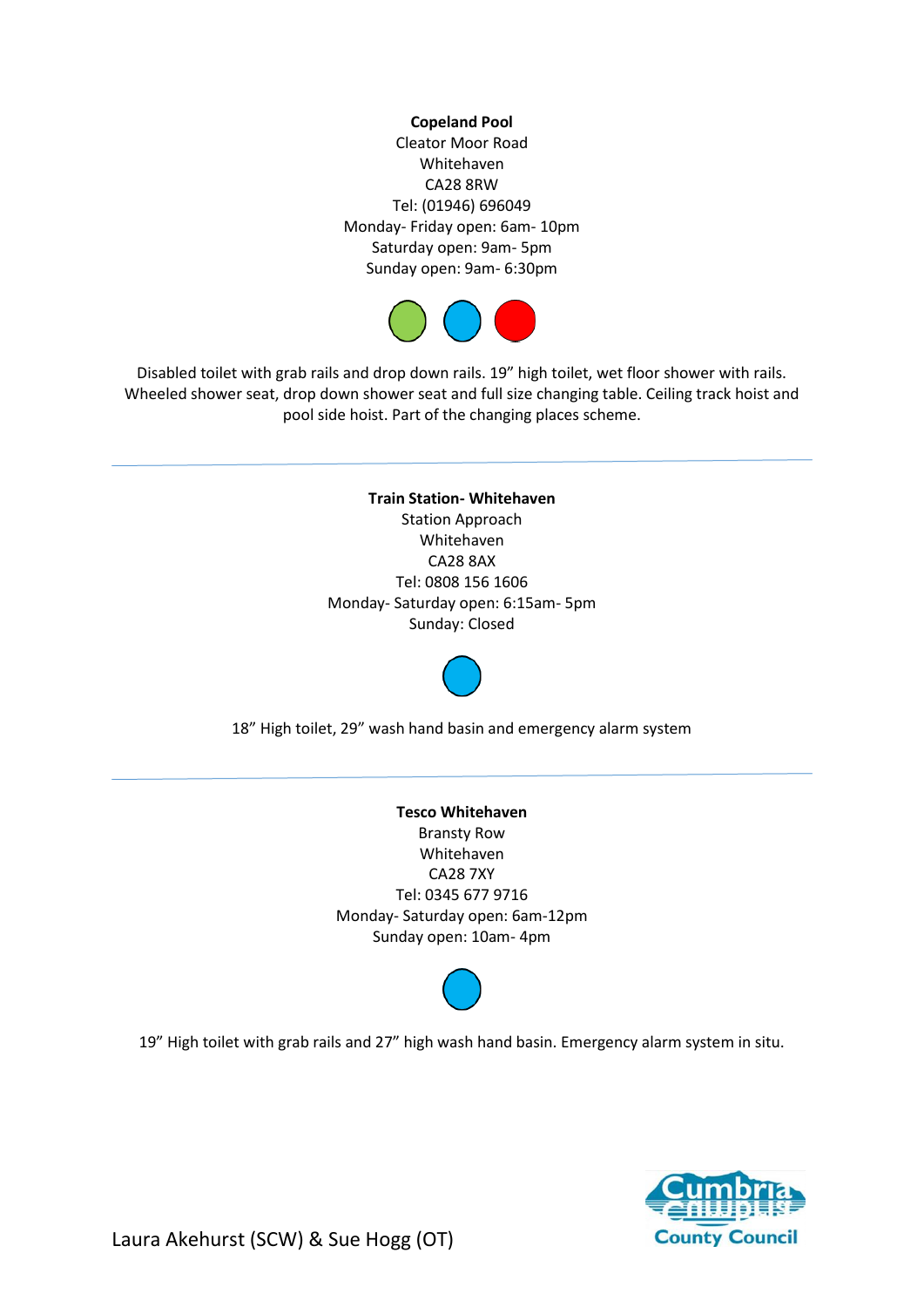**Age UK- Whitehaven**  Old Customs House Whitehaven CA28 7LR Tel: (01946) 66669 Monday- Friday open: 9am- 4pm



17" High toilet, toilet frame, No grab rails. 31" high wash hand basin

#### **Copeland Borough Council**

The Copeland Centre Catherine Street Whitehaven CA28 7SJ Tel: (01946) 598300 Monday- Thursday open: 9am- 5pm Friday open: 9am- 4:30pm



18" high toilet with grab rails and 28" high wash hand basin. Emergency Alarm system in situ

**Dixons Café**

10 Lowther Street Whitehaven CA28 7AL Tel: (01946) 692351 Monday- Saturday open: 8:45am- 5:30pm



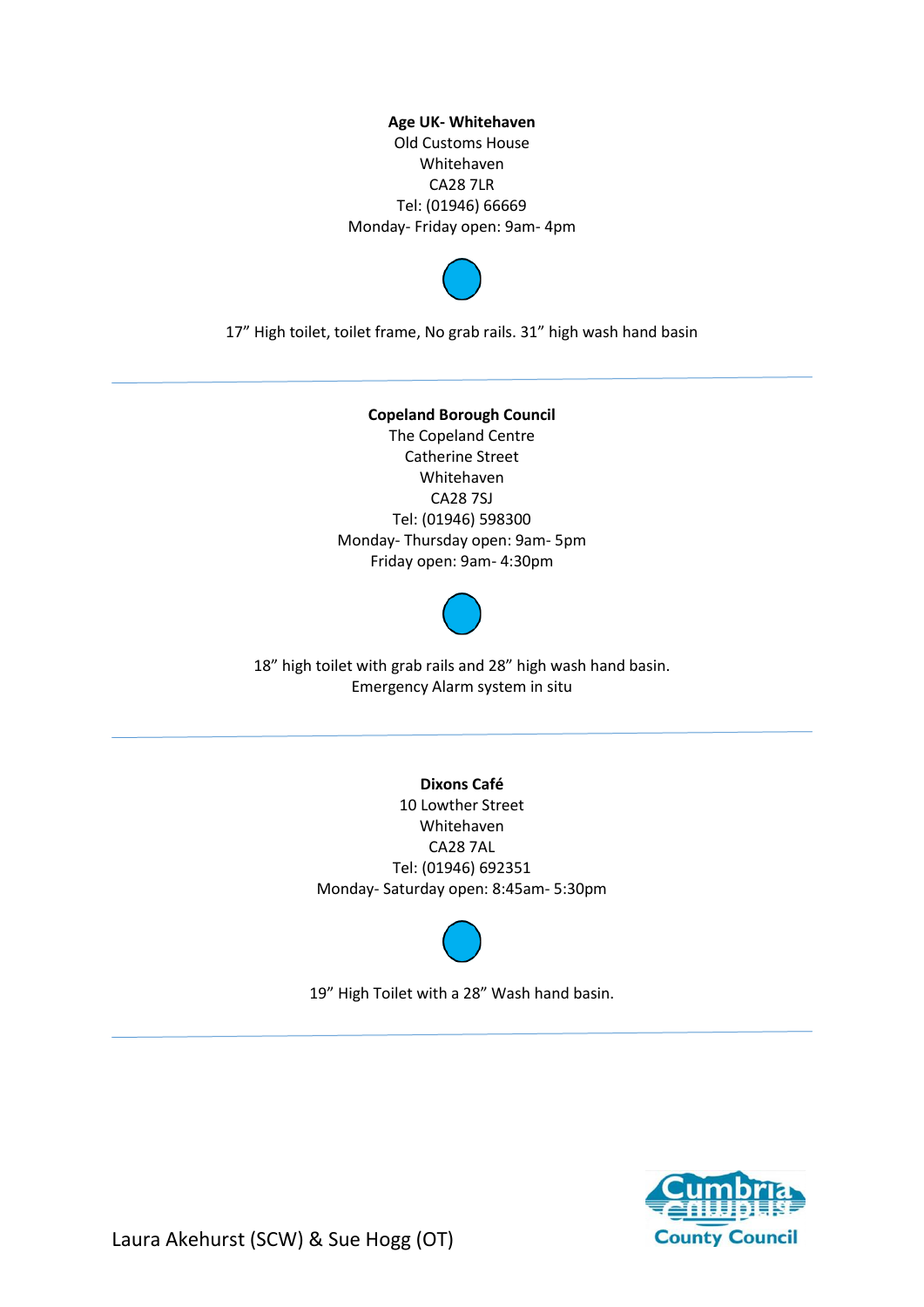**St – Bees**

St Bees foreshore



Disabled toilet and showering facilities. Radar key required to access facilities or contact Seacoast park on 01946 822777

#### **Gosforth**

Main car park

Has toileting facilities, no specific toileting facilities but there is one larger toilet.

#### **Seascale**

Seafront car park



There is a disabled toilet, the key is available at the local shop, details written on the toilet door.



Disabled toilet with grab rails in situ.

#### **Egremont**

De Lucy Centre 14-15 Market Place, Egremont CA22 2AF · 01946 828100



Has a disabled toilet on the first floor accessible via a lift. There is a toilet, grab rails and drop down rail.

Age UK request a donation for the use of the toilet.